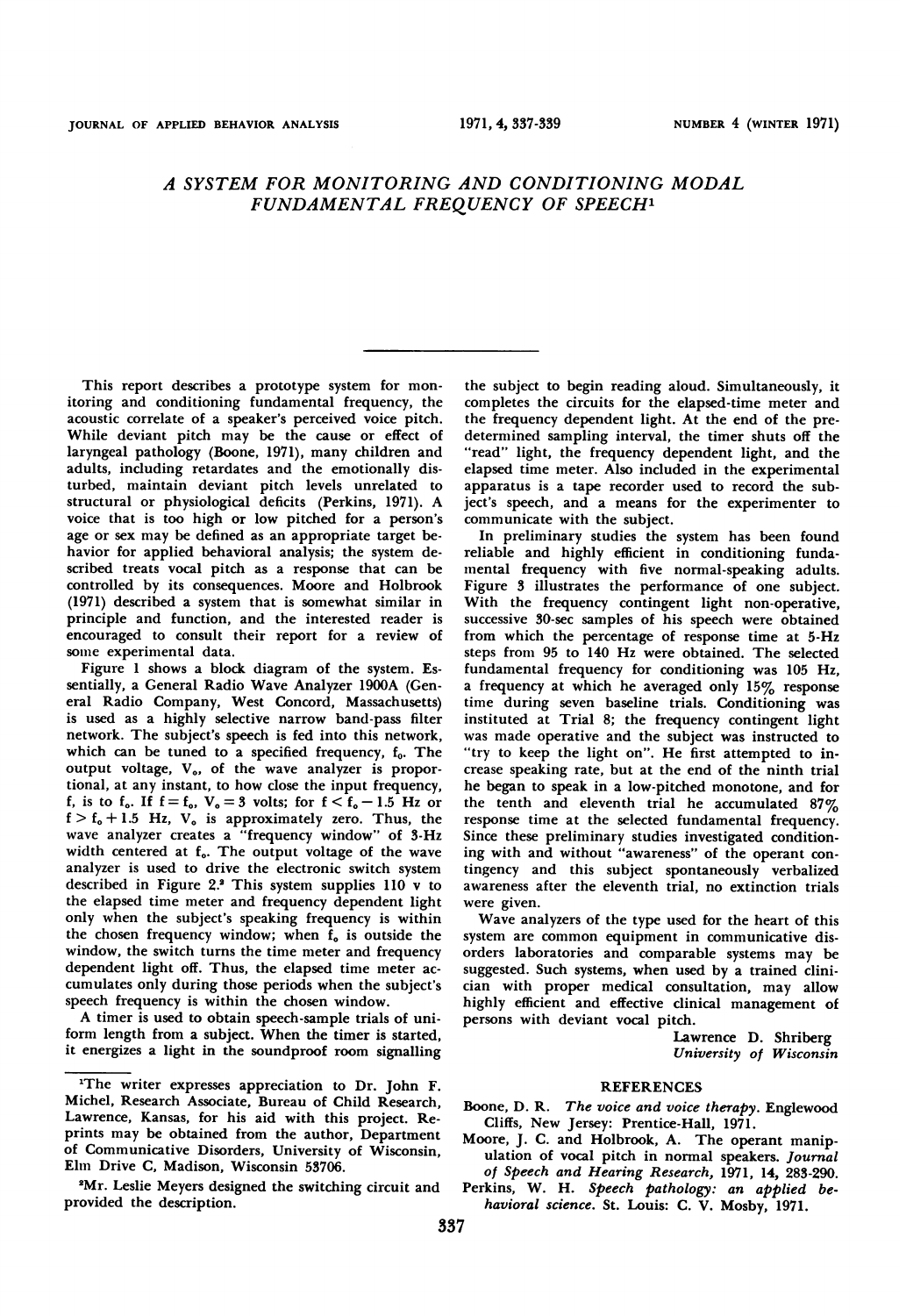

Fig. 1. Block diagram of a system for monitoring and conditioning fundamental frequency.